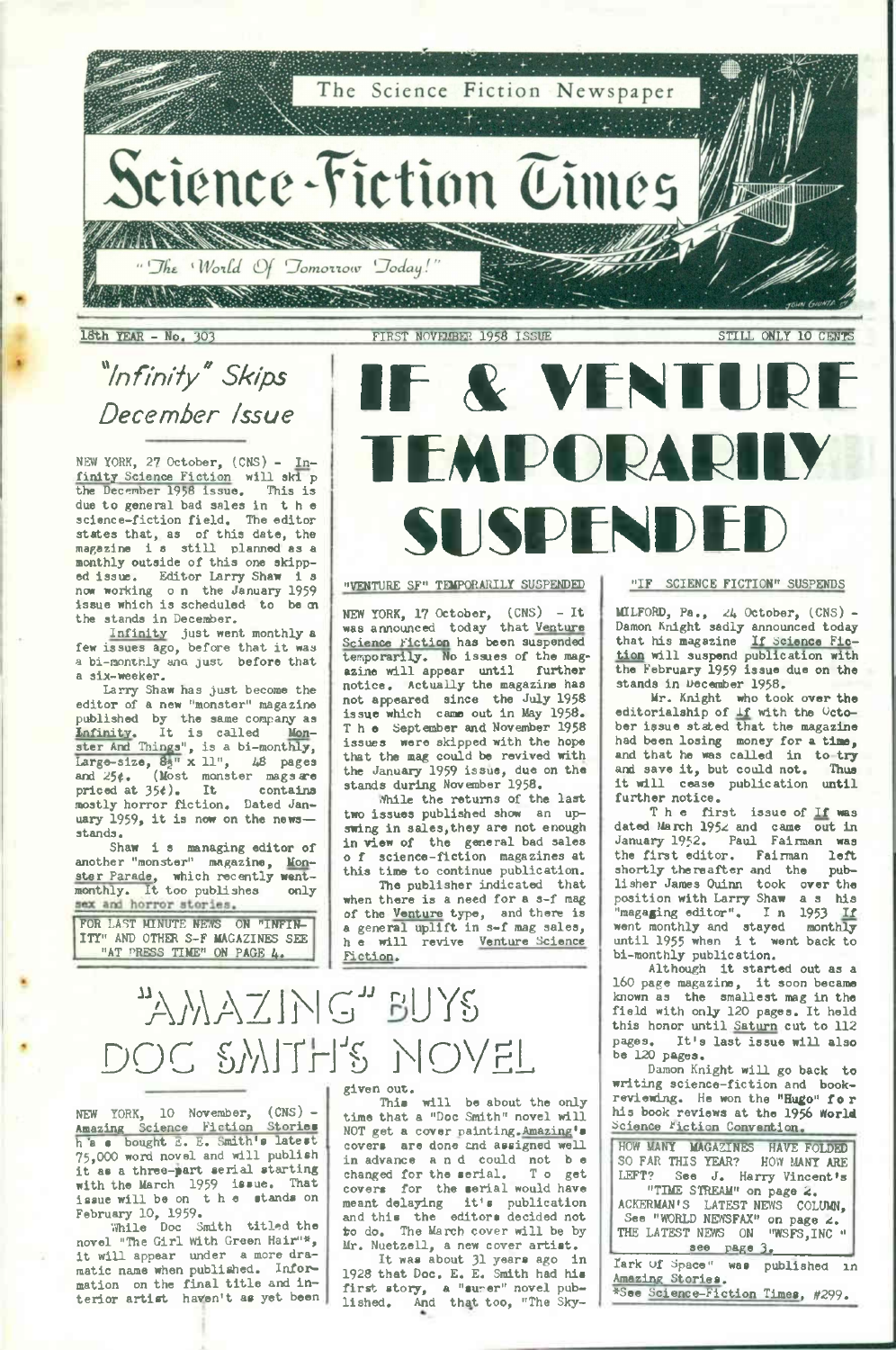WORLD NEWSFAX

by Forrest J Ackerman

The War of the Time Machines looms for 1959's movie screens as producer Benedict Bogeaus announces he will film a variant version of THE TIME MACHINE, property long associated with Geo Pall Bogeaus says <sup>h</sup> e intends repeat use of Joseph Cotten, star of his in-release<br>Jules Verne spectacle. FROM THE Jules Verne spectacle, EARTH TO THE MOON. Bogeaus is also scheduled to filgi Verne's TRIP TO THE CENTER OF THE EARTH.

Marion Zimmer Bradley h a s sold THE WIND PEOPLE and CONQUER-ING HERO to If...New Amazing pur-chases (by Lobsenz) include Jim Harmon's "Measure'for a Loner" and "East is East" by Richard deMille.

I have sold 3 pieces to **Sex &**<br>Censorship of sci-fantasy interest<br>--BURN WITCH BURN!, THE WAR OF THE<br>NUDER GENDER and WAS HE DECENT? The latter article is about the banned artist of FANTAZIUS MALLARE —Wallace Smith. Marion Zimmer Bradley is preparing an article<br>for same S&C, CENSORSHIP ON CEN-TAURUS.

ViN4 of Sir Knight is loaded with s.f., leading off with Larry Maddock's COLLECTOR'S ITEM and continuing with THE IMPRESSIONIST, GEMS AND JESTERS and OTHER TIMES.

Richard Wilson has a big bite on his GIRLS FROM PLANET 5 a s a movie property and also Bdwy musigal interest in it....Gene Hunter

sold THE HOSTS to Super-Science...<br>Rack up another 20,000 cop-<br>ies for Famous Monsters of Filmland #1 .in its British Reprint Edition...Fourth daughter born t <sup>o</sup> Ray Bradbury, Alexandra; the Richard Mathesons infanticipating again; first daughter born to Jack and Julie Jardine (professionally the writing team of Larry Maddock and Corrie Howard)--the baby's my god-daughter, Sabra Yola. And for Ray Nelson, fatherhood in France!

|    |  | THE TIME STREAM  |
|----|--|------------------|
| by |  | J. Harry Vincent |

<sup>1958</sup> is proving to be one of the worst years science - fiction has ever had. Eleven titles have left the s-f magazine field so far with many more in very bad shape.

So far this year Vanguard Science Fiction, Star Science Fiction, Science Fiction Quarterly (last of<br>the pulps), Science Fiction Adven-<br>tures (still out in England), Im aginative Tales (became Space Travel), Saturn Science Fiction came a detective magazine),Venture Science Fiction, If Science Fic-<br>tion, Imagination Science Fiction,<br>ace Travel, and Galaxy Novel ecame a successful pocket-book eries) have folded.

Gone bi-monthly from monthly are Fantastic Universe, and Galaxy Magazine (504, 196 pages, promises back to monthly as soon as enough "good" material is available).

Eleven s-f magazines are still<br>with us;Galaxy Magazine (bi-month-

ly), Fantastic Universe (bi-month-<br>ly), Amazing Science Fiction Stor-<br>ies (Monthly),Fantastic (monthly),<br>Astounding Science Fiction (monthly), Science Fiction Stories (mon-thly with <sup>1959</sup> issue), <sup>F</sup> <sup>u</sup> t <sup>u</sup> r <sup>e</sup> Science Fiction (bi - monthly), Surer Science fiction (bi-monthly and featuring monster stories), Satellite Science Fiction (going monthly with 1959 issue and large size), Fantasy & Science Fiction  $(monthly and soon possibly 40t)$ , and Infinity Science Fiction (monthly, but skipping the December issue).

1959 will be the year to watch as far as science-fiction magazines go. It will be a year when the 504, 190plus page mags will appear laxy is already committed). I t will be <sup>a</sup> year that Leo Margulies tries out the slick size 8}" x 11" It will be the year that Fantasy & Science Fiction will probably try<br>a  $40e - 130$  page mag. From these a  $40e - 130$  page mag. three experiments will emerge the next stage of science-fiction mag-<br>azine publication. We believe azine publication. W e that 1959 will mark the beginning of the end of the <sup>354</sup> s-f magazine the same as Avon's Fantasy Header,<br>was the end of the 25<sup>4</sup> mags when it came out as <sup>a</sup> <sup>354</sup> mag in the late  $40s$ . We believe that those who start off with 50\* and 190plus pages will eventually cut pages until they come down to 144-130 pages provided they remain digest, or what ever equal number of pages if they change size. Those that start off by upping the price to <sup>404</sup> will keep upping the price until <sup>504</sup> i <sup>s</sup> reached. Pages will remain the same. Thus in time we will be paying 504 for our present day 354 mags. How long this change-over will take is hard to figure, but it'll probably take much more than a year, but will-<br>be a lot faster than the changeover from 254 to 35#.

Which size will win out? The present-day digest size, <sup>o</sup> r the Margulies-experiment large size? Frankly that's hard to guess. Up to now all large-size mags have either folded <sup>o</sup> r changed t <sup>o</sup> whatever size was current then. But now it is possible that it'll go over. Personally we like the large-size better than the digest. We're all for Leo to make <sup>a</sup> go of it.

One idea and size that the United States publishers haven't experimented all the way yet is the pocket-book-size. Galaxy Nov-<br>al change-over to p-b seems to be a success. Naturally dating the mags would be a thing of the past, and numbers (like Future and Galaxy Novel) would be the deal.

We still think, tho, that a <sup>98</sup> page, digest-size, <sup>254</sup> s-f mag would go over big!

SCIENCE FICTION BOOKS by Stephen J. Takacs

NEW SCIENCE/FANTASY BOOKS RECEIVED

ON THE BEACH b y Nevil Shute, Signet Books, NY, 50¢, Sept.8 '58.<br>BEWARE OF THE MOUSE by Leonard

Wibberley, G. F. Putnam, NY, \$3.50 September 11, 1958.<br>DEALS WITH THE DEVIL, edited by

Basil Davenport, Dodd, Mead, \$4.00

September 11, 1958.<br>THE TIME TRADERS by Andre Nor-<br>ton, World Publishing Co., \$3.00, September 22, 1958.

ALIENS FROM SPACE by David Osborne, Avalon Books, NY, \$2.75, September 22, 1958.

FIVE GALAXY SHORT NOVELS, edit ed by H. L. Gold, Doubleday, \$3.95 September 23, 1958.

<sup>A</sup> MILE BEYOND THE MOON by C. M. ' Kombluth, Doubleday, \$2.95, Sep-<sup>i</sup> tember 23, 1958.

DESTINATION: INFINITY (fury) by <sup>&</sup>gt; Henry Kuttner, Avon Books, NY, 354 September 30, 1958.'

TROS OF SAMATHRACE b y Talbot Mundy, Gnome Press, Hicksville, NY

\$4.95, October 1, 1958. SIX WORLDS YONDER by E. F.-Rus sell, plus THE SPACE WILLIES by E. : F. Russell, Ace Double Novels, NY, . 35\*, October 2, 1958.

NENE HORRORS by Joseph P. Bren-nan, Arkham Bouse, Sauk City,Wise. \$3.00, October 6, 1958. HAVE SPACE SUIT-WILL TRAVEL by

Robert A. "einlein, Scribner's NY, \$2.95, October 10, 1958.

WORLDS OF TOMORROW, edited by A. W. Derleth, Berkeley Books, NY,<br>354, October 24, 1958.<br>THE LANGUAGES OF PAO by Hack

Vamce, Avalon Books, NY, \$2.75,

October 24, 1958.<br>BRIGANDS OF THE MOON by Ray Cummings, Awe Books, NY, 350, Oc.<br>tober 28, 1958.

THE BLUE ATOM by R. M. Williams and THE VOID BEYOND by R. M. Will-

iams, Ace Books, 35*ê*,Oct. 28, '58.<br>THE TRIUMPH OF TIME b y James<br>Blish, Avon Books, NY, 35<sup>8</sup>, Octo-<br>ber 30, 1958.

A MIRROR FOR OBSERVERS by Edgar Pangborn, Dell Books, NY, 3\$4, October 30, 1958.

|    | THE MIDWEST CALLING |  |
|----|---------------------|--|
| bv | Donald E. Ford      |  |

Kent Moomaw left his house at 10:00 A.M. Oct. 13th to register for Selective Service; he being 18<br>& graduated from high school. He & graduated from high school. was found Oct. 14th with his write & throat slashed, in a park about 10 blocks from his home. <sup>A</sup> razor blade was underneath his body & suicide was the verdict.

He was active for the past 4 years or so in the fanzines & published ABBERRATION. Was a member of SAPS, I believe. Midwestcon this year, but never attended any meetings of the CFG, despite numerous invitations to do so; preferring to be an active correspondant.

### From Madle:

INDIANAPOLIS SCIENCE FICTION ASSO-8IATI0N was formed Sept. 27th. Pres.: Madle, V.P.: Vincent Roach, Sec'y: Ray Beam, Tres.: Lee Anne Tremper. Other members include the OMNIVORE group from Purdue Univ.: Ken Fickle, Bob Ross, Jim Tunis.

Madle showed slides <sup>o</sup> f his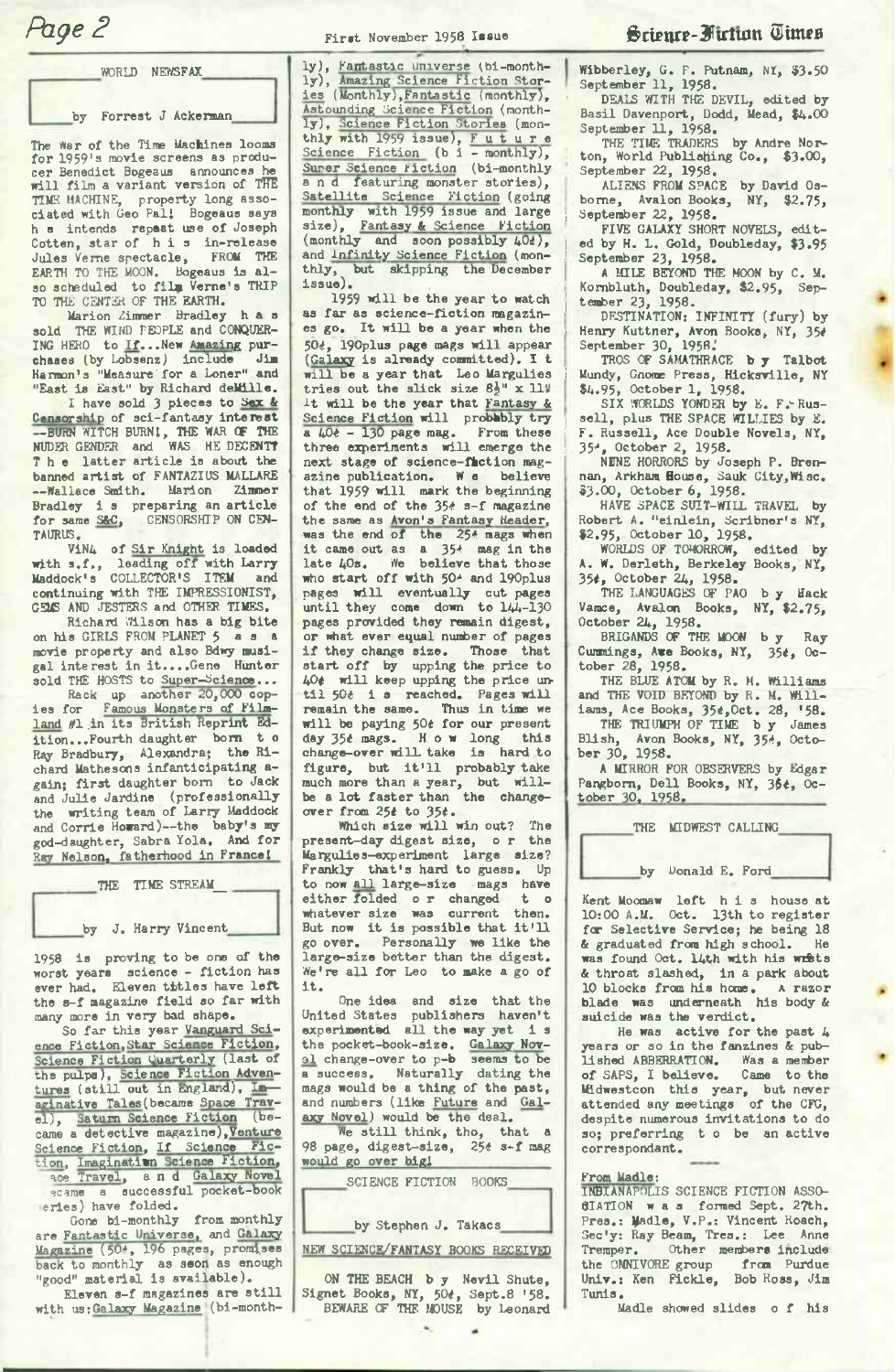## ^rienrr-Siirtuin ®iuws

TAFF trip to England & the Liverpool S-F Society movie: "May We<br>Have The Pleasure?". (This at !<br>9/27 meeting). At 10/11 meeting Beam showed slides of Midwestcons & vistors included Buck & Juanita **Coulson** of YANDRO fame. a news**sins is** being planned & all in the **Indianapolis** area are invited to contect Madle a t 3608 Caroline, **Indianapolis** 18 for further de**tails.**

From Juay Dikty: Since Rick Yager left Buck Rogers strip, it has been written by: 1. The syndicate editor: John Btefanski, 2. comic book writer: Lawrence, 3. ditto: Leon Bram, 4. Julian May Dikty.

Neither Bllison, Silverberg or Merril have sold any seouences. They have bought 2 sequences from me (Judy) to appear in late winter or spring & 1 each from the above.

## From Tabakow:

About 25 or so showed up at OCTO-CON II in Cleveland. Marty Greenberg was 1. Pittsburgh plans to bid for the I960 Convention site, making a race with Philly & Washington, D.C.

Detroit all pepped <sup>u</sup> p over their 1959 con.

WORLD S-F SOCIETY, INC. NEWS

by Lane Stannard

ACKERMAN RESIGNS AS DIRECTOR

NEW YORK, 10 November, (CNS) - Forrest <sup>J</sup> Ackerman, i <sup>n</sup> New York to write and edit his third issue of Famous Monsters Of Filmland, a n-nounced to your reporter that he had resigned as a director of the<br>World Science Fiction Sofiety, Inc. as of October 31, 1958. He stated that pressing work on his monster magazine, his s-f agency work and<br>other personal activities leaves other personal activities him little time to be active as <sup>a</sup> director of WSFS, INC.

As far'as we can learn, this leaves the society with one U.S. director, David A. Kyle, and one British director elected at the Londoncon in 1957. It is alleged that Mr. Kyle has declared that the election in London was illegal. If this is so, M r. Kyle is the<br>last director of WSFS, Inc. There weren't any election of directorsallowed at the Solacon in 1958.

SCIENCE-FICTION BOOK REVIEWS

٠

by Gerry de la Ree

THE MASK OF CTHULHU, by August<br>Derleth, Arkham House, 1958, 201<br>pp., \$3.50.

SPELLS AND PHILTRES, by Clark Ash-<br>ton Smith, Arkham House, 1958, 54<br>pp., \$3.00.

The arrival of two new books from August Derleth's Arkham House is indeed news these days.

The horror story, once in vogue,has all but disappeared from the general fantasy field in recent years,and Arkham House,whic h s-ecialized in this type material, has gone into something of an eclipse.

While science-fiction h a s forged to the front in the fantasy publishing field, there is apparently still a demand for the hotror tale. The two-out-of print Arkham titles are mach sought after, while copies of weird Tales<br>are commanding higher and higher prices.

Mr. Derleth's Mask Of Cthulhu, as one might assume from the title, i s a continuation of the Cthulhu Mythos originated by the late Howard Phillips Lovecraft. Those who enjoyed H.P.L.'s style of writing will find Mr. Derleth's effort s to their liking.

Six stories -- five from Weird Tales — are included in this volume.

Spells and Philtres is a collec-<br>tion of Mr. Smith's weird poetry, including some culled from the pages of Weird Tales, The Arkham Sampler, and The Magic Carpet. It's <sup>a</sup> slim volume f or \$3, but rates a place on any. collector's bookshelf, whether or not he considers himself a fancier of poetry.

INTO OTHER WORLDS, by Koger Lancelyn Green. Abelard-Schuman, Ltd., 1958, 190 pn., 53.75.

Ibis volume makes an interesting companion to J. 0. Bailey's Pilgrims Through Space and Time (Ar-gus Books, 1947) and Margorie Nicolson's Voyages To The Moon (Mac-<br>Millian, 1948).

<sup>M</sup> r. Bailey's book attempted to cover the entire field of sci-entifiction, while Miss Nicolson was primarily concerned with fictional journeys to the moon. Mr. Green comes along with a timely volume that gives us the history of space travel in literature.

While Mr. Green has not delved into the more recent sciencefiction,he gives an excellent history beginning with Lucian in the year 200. Included are many <sup>o</sup> f the obscure efforts in the field, as well as the better known works by such men as Poe, Verne, Wells, Burroughs, and C. S. Lewis.

Not only valuable as a reference work, Mr. Green's book makes entertaining reading for anyone with a grain of imagination.

While Mr. de la Ree is no longer book reviewer for Science-Fiction<br>Times, we have some 30plus more of his excellent reviews to get into print.

Books for review should b <sup>e</sup> sent to Science-Fiction Times, Inc Box 184, Flushing 52, New York.

NOTES TO THE EDITOR

by Our Readers

Nebula Science Fiction 101 Greenhead Street Glasgow, S. E., Scotland. 22nd, October, 1958 Dear Mr. Taurasi,

## *^F&SF^PROBABLY 40\*IN FUTURE*

*Page 3*

504 1959 ANNIVERSARY ISSUE PLANNED

## by Robert P. Mills

NEW YORK, 24 October,(CNS) - ihere have been some questions asked about our experiment with a 40\* price, and I thought you'd be interested in details.

We began the experiment with our October '58 issue, and plan to continue it on each issue through January 1959. The issues priced at 40\* are being distributed in 12 states, mostly in the Northwest. Early reports o n .sales indicate tentatively that the experiment is a success — sales have been as good or -- astonishingly-- better,<br>apparently, in the 40¢ areas. If<br>these first indications hold up, it seems likely that we will adopt a standard 40# price in the fairly near future.

In the way of other news, you might be interested to know that our October "All Star Anniversary" issue seems to have done very well generally, and we are now planning another special issue for next October. We may make that one even better by adding pages — which would probably result i <sup>n</sup> <sup>a</sup> <sup>504</sup> price for that one issue.

With our sales picking up generally and with more good stories coming in than usual, the picture on the whole is quite bright.

On reading the latest issue of Science-Fiction Times (No. 299) I was somewhat shaken b y a news item purporting to announce the publication of a U.S. edition of Nebula.

Although i t is true that <sup>a</sup> number of copies of each issue of the magazine are now being exported to America, and bear <sup>a</sup> U.S. price tag, there is absolutely no question of an American edition of Nebula at the present time.

It has for some years been our practice to export quantities of Nebula t <sup>o</sup> various countries (notably Australia and New Zealand) with some minor alterations regarding price etc.,on the cover, and the more recent conelusion of a business arrangement with an American specialist distributor, in no way marks a departure from this policy.

W e are of-course extremely proud and happy that Nebula is making an appearance on American news stands, and seems <sup>a</sup> t first sight t <sup>o</sup> be selling remarkably well. We will however, require to get to know our new American friends much more intimately before it will be possible for us to contemplate anything so ambitious as a full-scale U.8. edition.

With my sincere personal good wishes for the continued success of your excellent newspaper.

Yours sincerely, Peter Hamilton

(Call it what you may, we're still happy to see Nebula overhere.-eds)